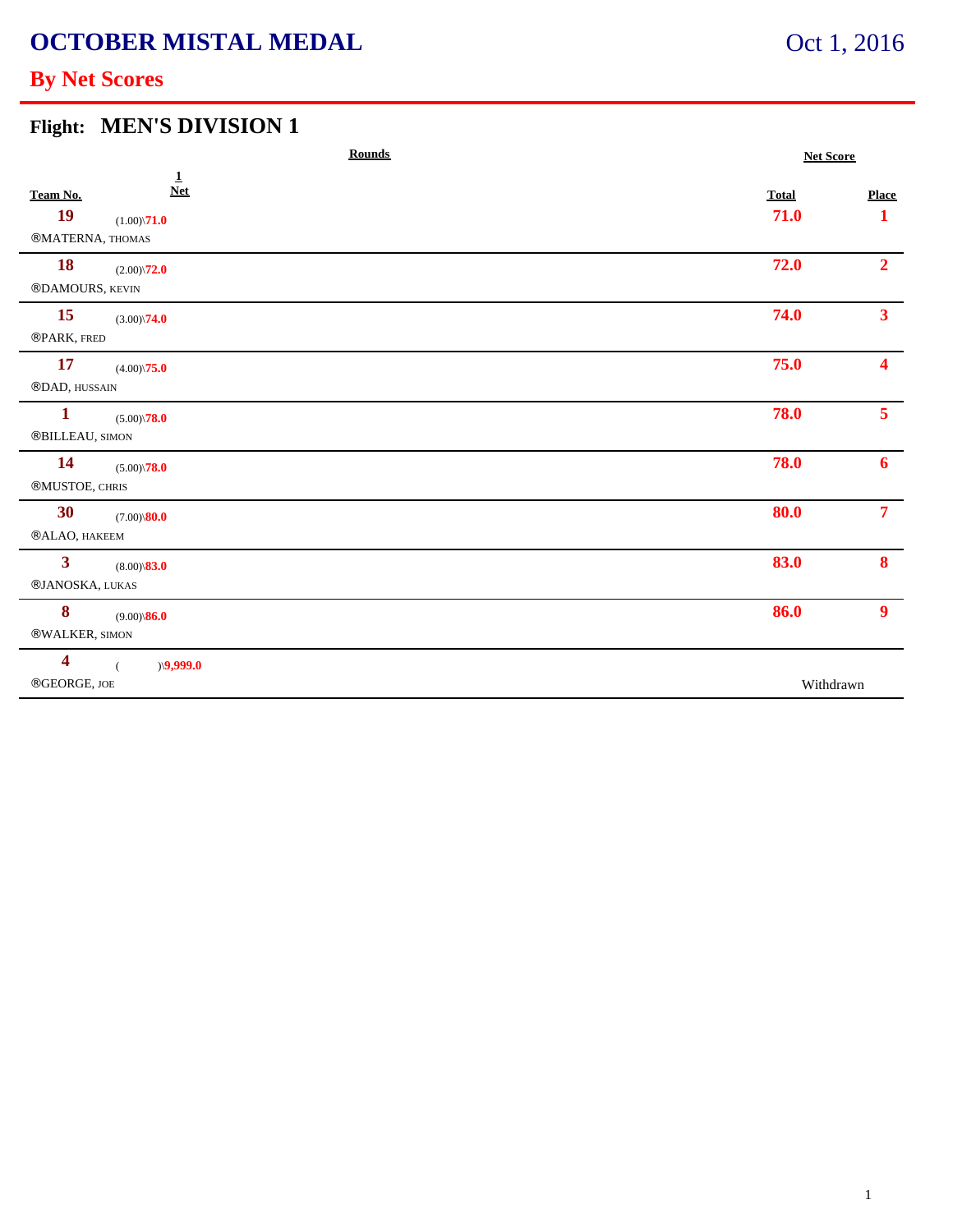## **OCTOBER MISTAL MEDAL**

### Oct 1, 2016

### **By Net Scores**

#### **Flight: MEN'S DIVISION 2**

| <b>Rounds</b>                       |                                              | <b>Net Score</b> |              |                |
|-------------------------------------|----------------------------------------------|------------------|--------------|----------------|
| Team No.                            | $\mathbf{1}$<br><b>Net</b>                   |                  | <b>Total</b> | Place          |
| 6                                   | $(1.00)\$ 68.0<br>®CHOWDHRURY, ASHWIN        |                  | 68.0         | 1              |
| 12<br>®BATTERSBY, ELLIOT            | $(2.00)\$ <b>69.0</b>                        |                  | 69.0         | 2 <sup>1</sup> |
| 13<br>®SOLBERG, TORE                | $(3.00)\sqrt{71.0}$                          |                  | 71.0         | 3 <sup>1</sup> |
| <b>11</b><br>®BATTERSBY, GARY       | $(4.00)\sqrt{73.0}$                          |                  | 73.0         | 4              |
| 5<br>®SINGH, AJIT                   | $(5.00)\sqrt{74.0}$                          |                  | 74.0         | 5 <sup>1</sup> |
| 25<br>®KAZDAL, RECEP                | $(6.00)\backslash\mathbf{75.0}$              |                  | 75.0         | 6              |
| 29<br>®AL TOUQI, NASSER             | $(6.00)\sqrt{75.0}$                          |                  | 75.0         | 7 <sup>7</sup> |
| 9                                   | $(8.00)\sqrt{76.0}$<br>®AL BARWANI, THARWAT  |                  | 76.0         | 8 <sup>°</sup> |
| <b>10</b>                           | $(9.00)\$ <b>83.0</b><br>®AL BARWANI, ARAFAT |                  | 83.0         | 9 <sup>1</sup> |
| $\overline{7}$<br>®AL MAHROOQI, ALI | $(10.00)\$ <sup>84.0</sup>                   |                  | 84.0         | <b>10</b>      |
| 26<br>®DUTTA, MITRANGSHU            | $(11.00)\$ <sup>87.0</sup>                   |                  | 87.0         | 11             |
| $\overline{2}$<br>®CONDON, KERRY    | $(12.00)\sqrt{93.0}$                         |                  | 93.0         | 12             |